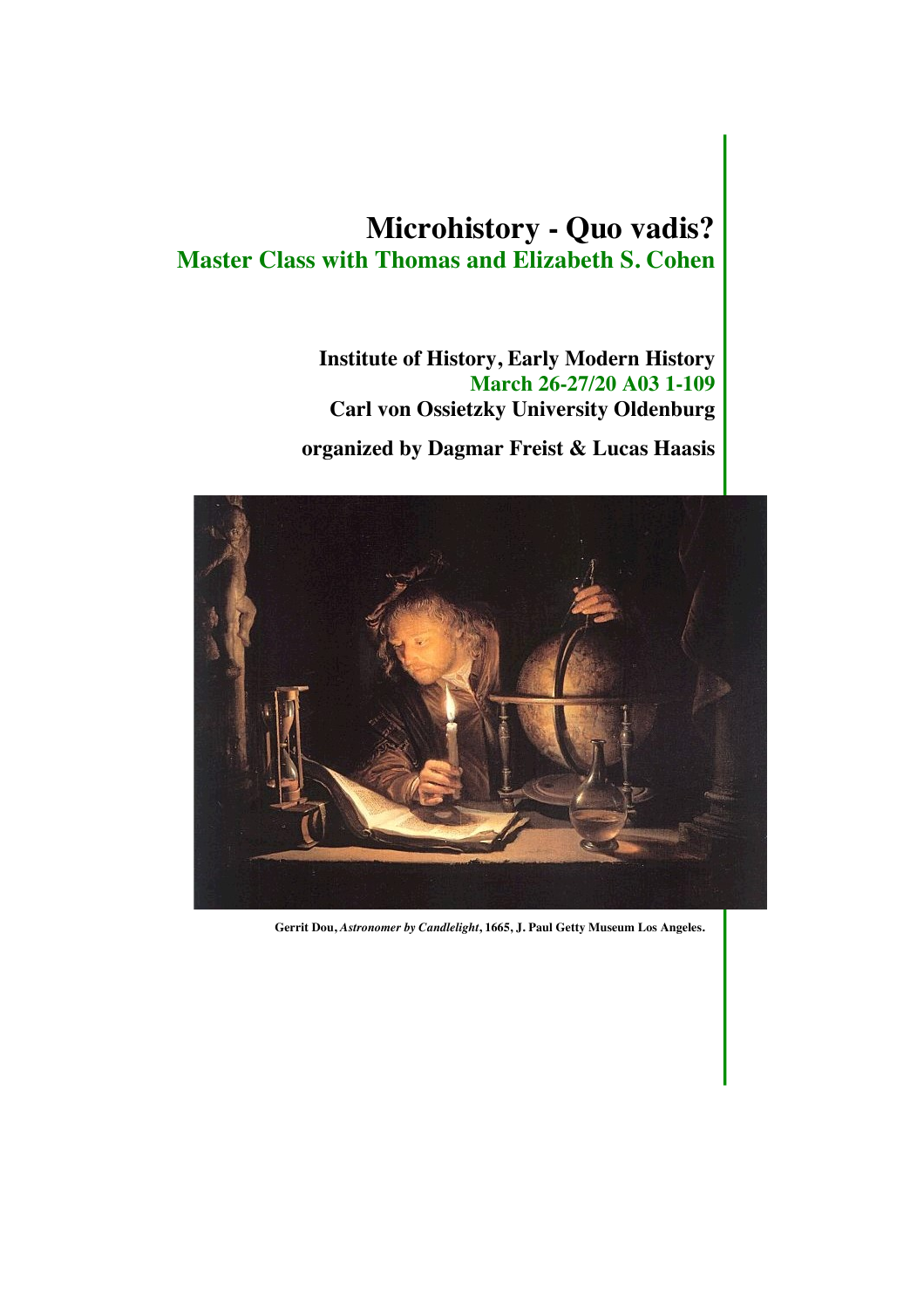#### **Programme**

#### **Thursday, 26 March 2020**

Chair: Lucas Haasis

- 10 **Dagmar Freist:** Welcome & Introduction
- 10:30 **Part I: Discussion of selected works by Thomas & Elizabeth Cohen** Chair: Lucas Haasis

#### **Thomas Cohen**

*Roman Tales*, 2019. Introductory chapter "First Thoughts" and chapter "Black Velvet's Odd Adventures"

## **Elizabeth Cohen**

"Miscarriages of Apothecary Justice," 2007. "Moving Words: Everyday Oralities and Social Dynamics," 2016.

- 12 Lunch
- 13 **Part II: Discussion of selected articles from the Oldenburg team** Short presentations & text discussion

**Lucas Haasis:** The Writing Seamen. Learning to Write and Dictating Letters on Board of the Bremen Ship Concordia

**Jens Windorf:** Deviant Pastors in East Frisia. The insane Pastor Bierhausen

- 15 Coffee Break
- 15:30 **Annika Raapke:** Touch Me if You Can. Physical touch in letters from the 18th century Caribbean
- 18 Dinner